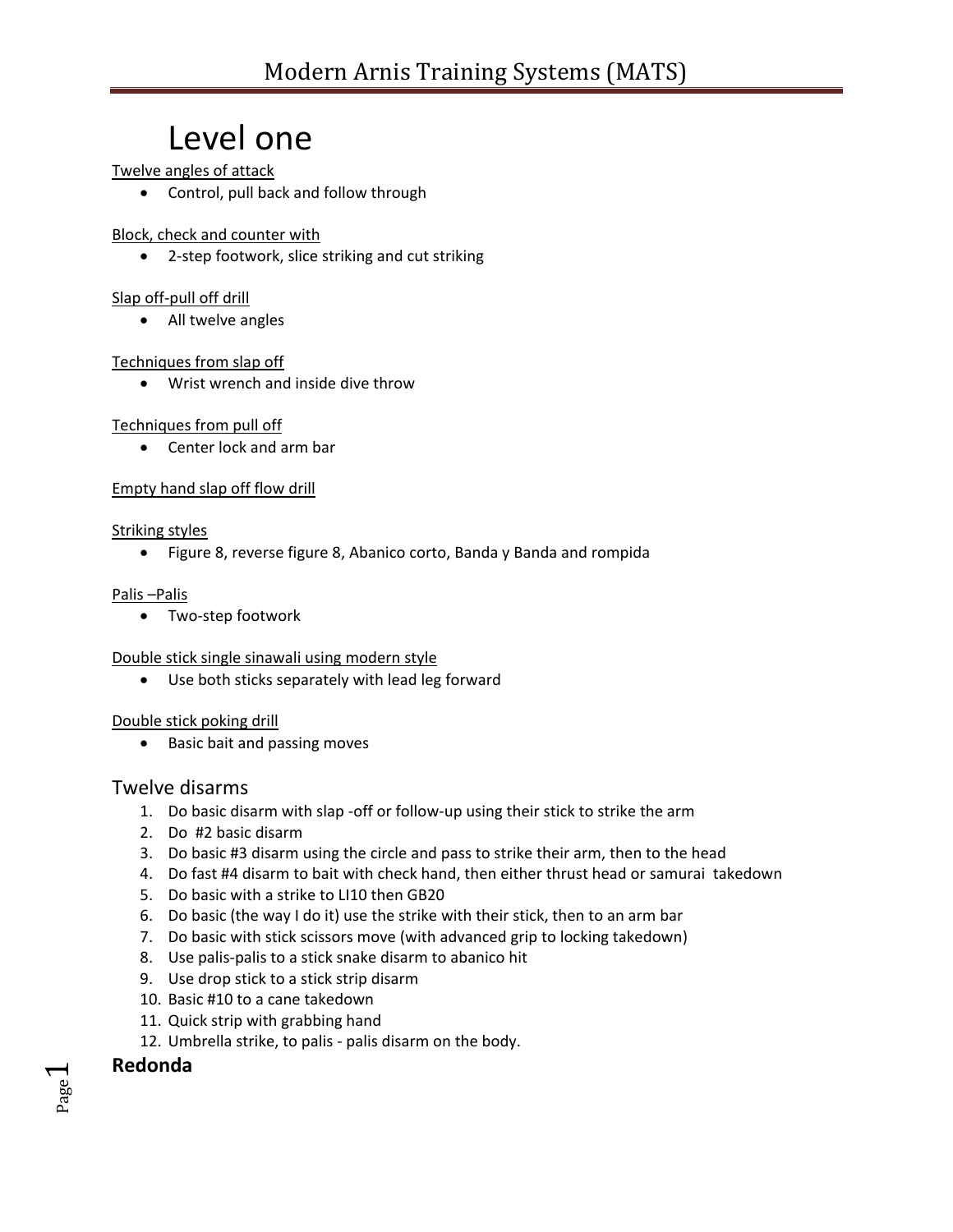# **Level 2 - Right hand flow**

#### Right-to- right

Six count drill

Right hand old style techniques

Single sinawali to sweep stroke entry to rolling

Rolling low break out

Sweep stroke break out

Stick strike with rolling

Sweep stroke to high strike, then to pull off

Sweep stroke to arm bar drill

#### Six side tapi – tapi

• Block to stick tip grab trap punyo thrust

#### Six side counter- for- counter for the stick grab (the hug)

#### Seven side tapi-tapi

- $\bullet$  Low bait to stick arm bar  $\rightarrow$  then do pass back to seven attack
- Punyo bait  $\rightarrow$  to a trap  $\rightarrow$  then back to basic

Seven side tip grab trap and counter

**Empty hand** 

The outside sencretaro

Sinawali boxing drill

Two-step footwork

Demonstrate the moves of the sencretaro drill using sinawali boxing

Ground control moves:

• Step and backward turn, spin to the knee, step to the deltoid tendon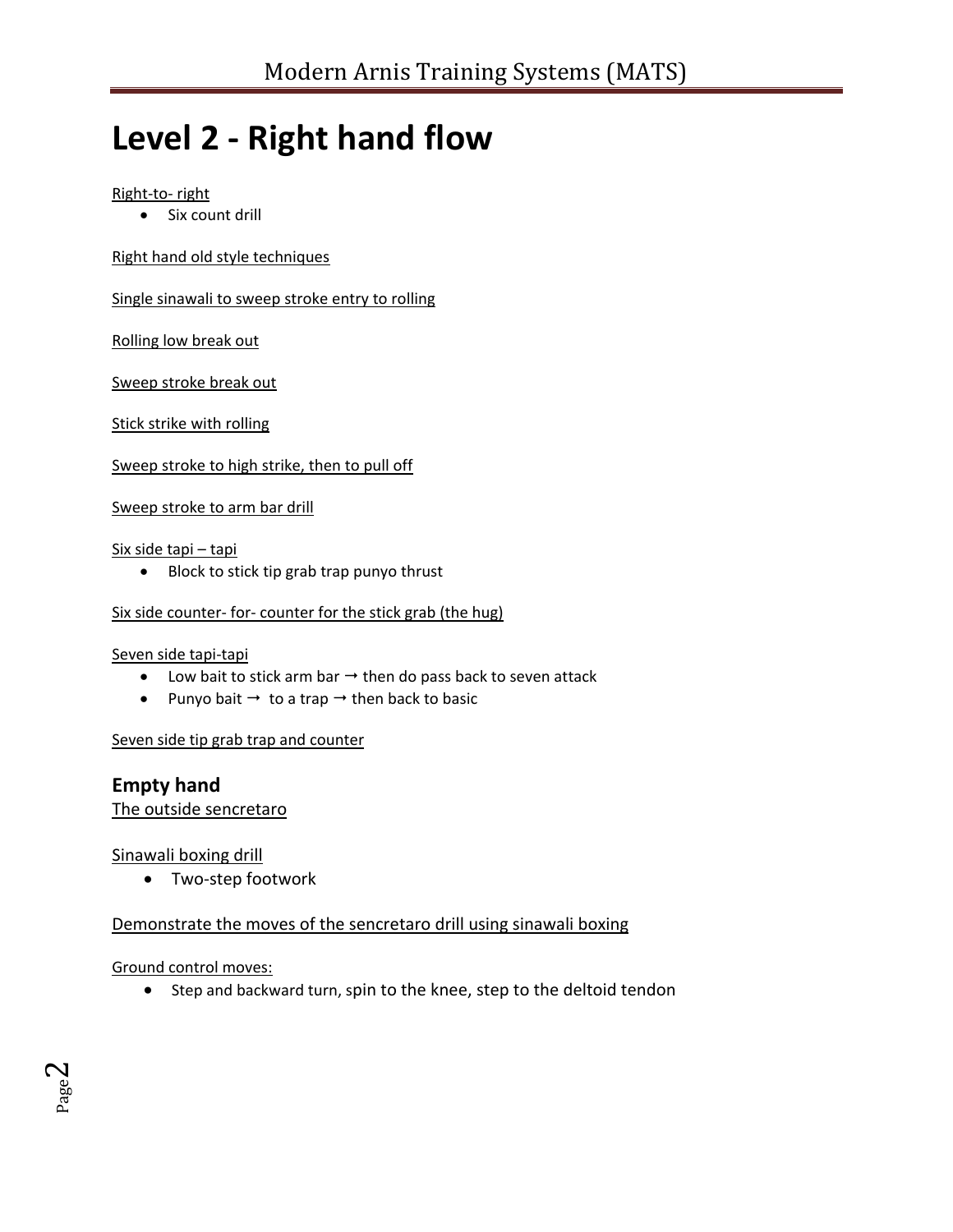# Level 3 ABANICO CORTO STYLE

#### From #1 attack:

- 1. To an arm bar
- 2. To armbar quick strip disarm
- 3. To a snake disarm
- 4. To a #4 disarm with leg destruction
- 5. To a snake then to a right side lock
- 6. To snake and #7 disarm
- 7. To the right hand pump handle lock
- 8. To body slice to pull push disarm
- 9. Pass over to arm bar
- 10. To the tie

#### From #2 Attack

- 1. To #5 disarm
- 2. To forearm throw
- 3. To wrist lock throw
- 4. To wrist lock disarm
- 5. To wrist lock to shoulder break
- 6. To wrist lock bait to stick lock takedown
- 7. To a stick trap on lung 5 to neck strike
- 8. To a stick armbar or the throw

## **Empty hand techniques**

- 1. High, low, trap, high
- 2. Brush, grab, strike $\rightarrow$  high-low-high $\rightarrow$  to an arm bar
- 3. From inside high strike for ST 5 $\rightarrow$  low strike GB 26 $\rightarrow$  reverse single lock
- 4. Brush, grab, strike→ high-then-low→ to chicken head lock
- 5. Brush, grab, strike→ high- low- high→ to reverse mobility throw
- 6. Use left hand #1 as high low high
- 7. Use same move just do slap off on end
- 8. Do Abanico take down
- 9. Abanico redonda on stick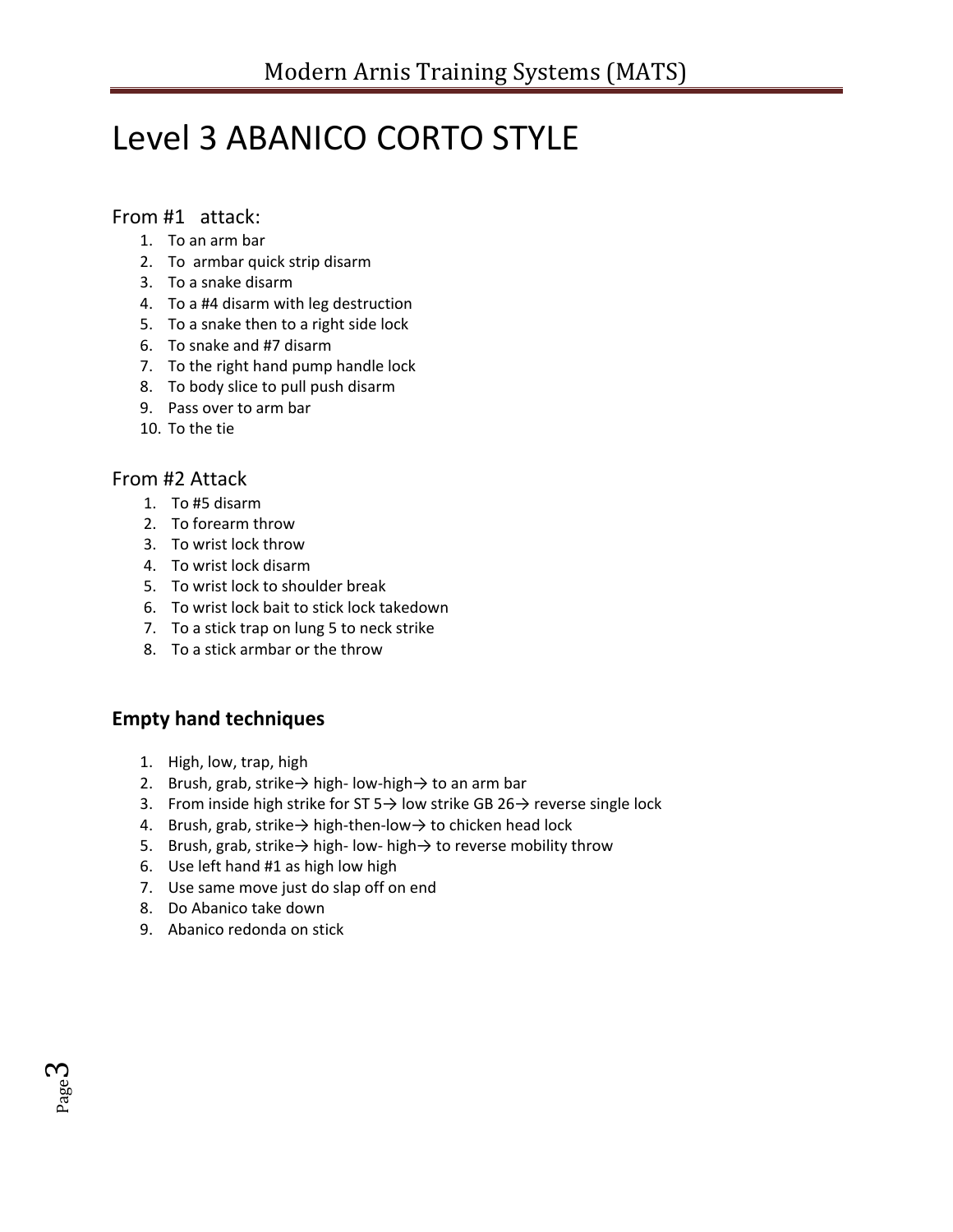## Level 4 - Modern Arnis and Pressure Points

My intent here is for the arnisador, who doesn't know about pressure points, to learn the basics and be able to apply them to the art in which they are studying.

First we must understand what a pressure point is. A pressure point is usually anywhere on the human body where there is a small branch of nerve connecting two or more nerve pathways, or where major nerves are joined together. When these areas are struck, the pain signal registers on more than one nerve pathway; therefore striking to a pressure point causes more damage with less effort. Please see and read George Dillman's books for a complete explanation on this concept.

I believe that superiority in Martial Arts techniques ultimately comes from an intimate knowledge of the human body. Thru this understanding one can capitalize on the body's weaknesses. While this knowledge empowers a person with the potential for greater violence, it also permits one to greatly reduce the level of destruction as well. By manipulating the body's weak points, it becomes possible to immobilize or restrain an attacker without causing serious or permanent injury. One's degree of skill in this knowledge directly influences one's ability to do this safely, without endangering one's self.

For this level, students need to know and understand the basics: cycle of destruction, the cycle of creation, the twelve meridians, yin and yang theory, and to be able to apply these techniques into the art.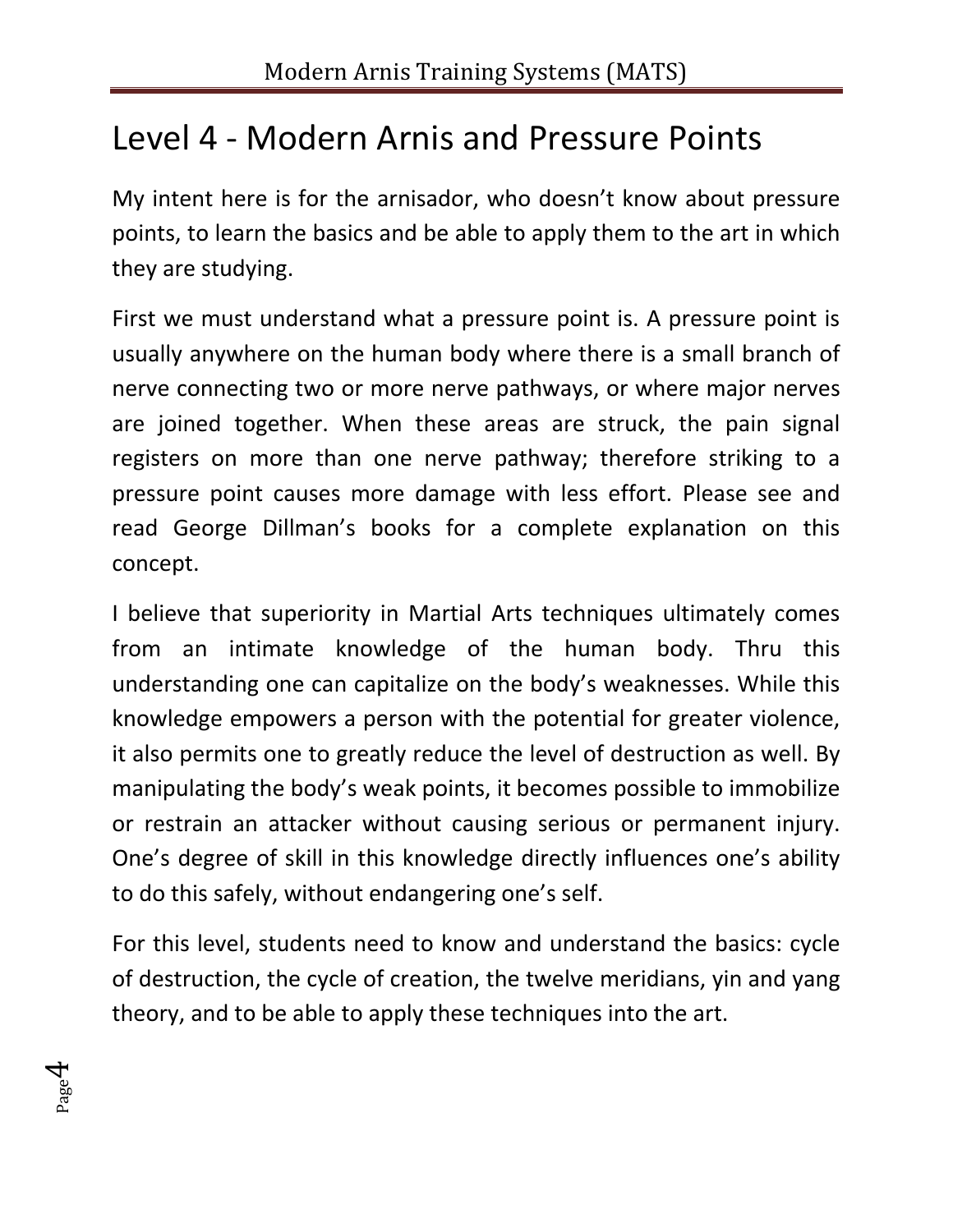## **Sinawali boxing Self- defense with pressure point work**

- From same side wrist grab
- From cross hand grab
- From front choke
- Rear choke
- Lapel grab punch
- Shoulder grab

## **Trapping hands**

- Trapping hands basic
- Trapping hands switching
- The one hand inside
- The one hand out side
- Sinawali boxing
- Hubud three count
- Hubud four count

## Kick defenses

- 1. Defend round kick with shin strike then reverse round to SP 10
- 2. Defend a thigh kick with the stomp
- 3. Defend round kick< with an x –strike< knee SP 10 <then side kick SP 10
- 4. Defend round kick high< capture leg strike GB 31 < use leg push takedown< leg lock control
- 5. Defend round kick x strike to trip takedown with leg on arm armbar
- 6. Defend front kick with trip takedown
- 7. Defend front kick with dive throw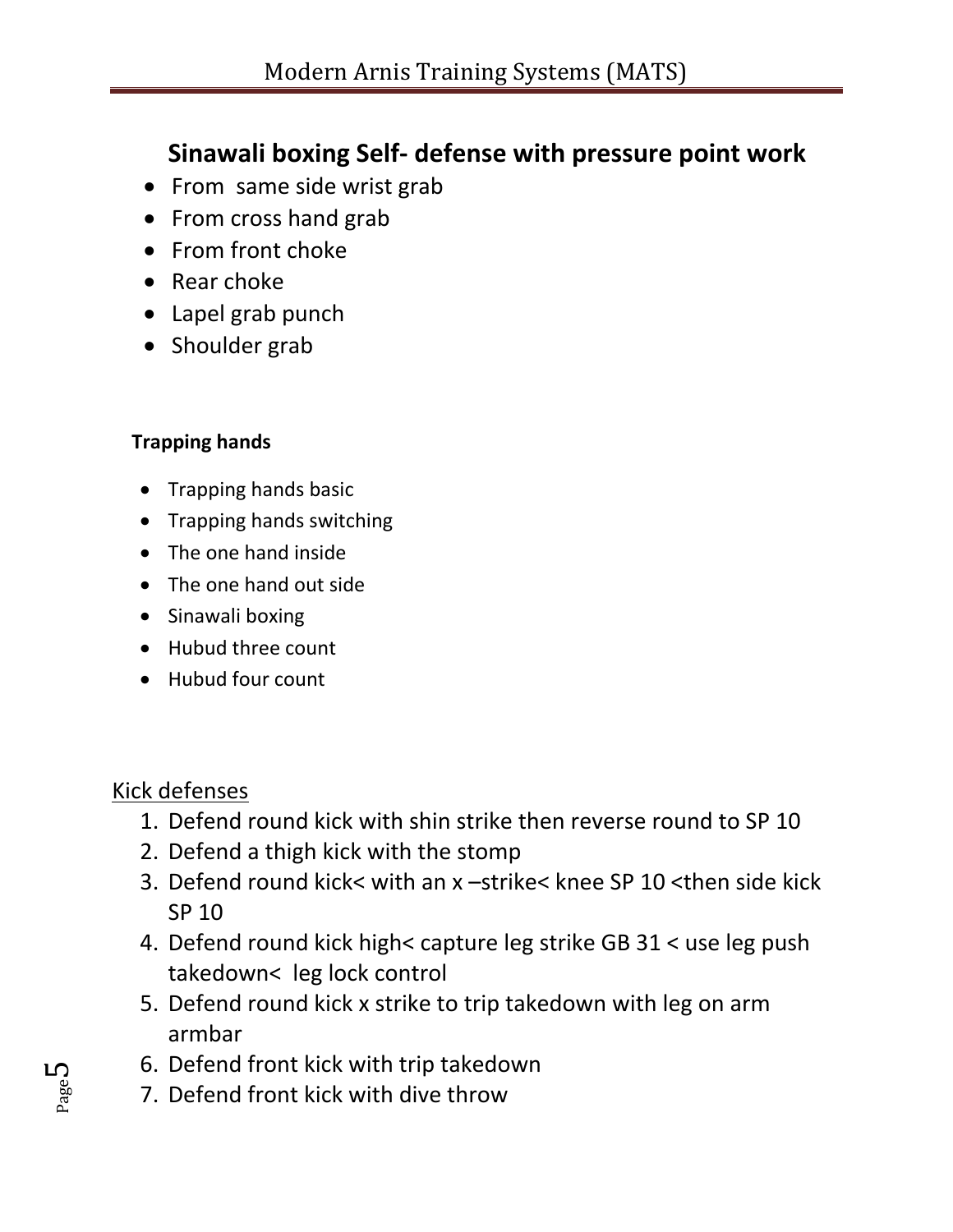# Level 5 - De Mano Knife Defense

#### Circle defense

- High, low, pass
- Low, high, pass
- Circle passing

#### Palis-Palis

Low, high, from slashes and from pokes

#### **Sparking**

Hit the arm

#### **Disarming**

 $\bullet$  #1,#2,#3,#4

#### Disarming Variations

- 1. From slash #1 and #2 with Palis-Palis
- 2. From slash #1 and #2 with palis-palis
- 3. From a #4 attack do rolling to bicep also from #6 poke
- 4. From a #3 pass to #4 disarm also from #9

#### Return to sender

- From a #1 attack pass upward and hit HT 2 and return to sender
- Do basic #1 disarm  $\rightarrow$  bend wrist to give back
- From a #2 attack palis-palis cutting the leg and then stick it in hamstring then throw
- Do like #3 and opponent counters by stepping leg back  $\rightarrow$  walk under for standing center return

#### Defense from thrusting

- Moving with blade pressure 6, 7, 5
- Defending from six side poke use passing to a dive throw
- Defending from a seven side poke use passing to a dive throw
- Knife from behind
- Rolling to bicep,backward throw
- Psycho stab
- Step back disarm to a side by side
- Pass to the smith disarm

#### 5,6,7 drill

#### Thumb lock disarm and rolling to bicep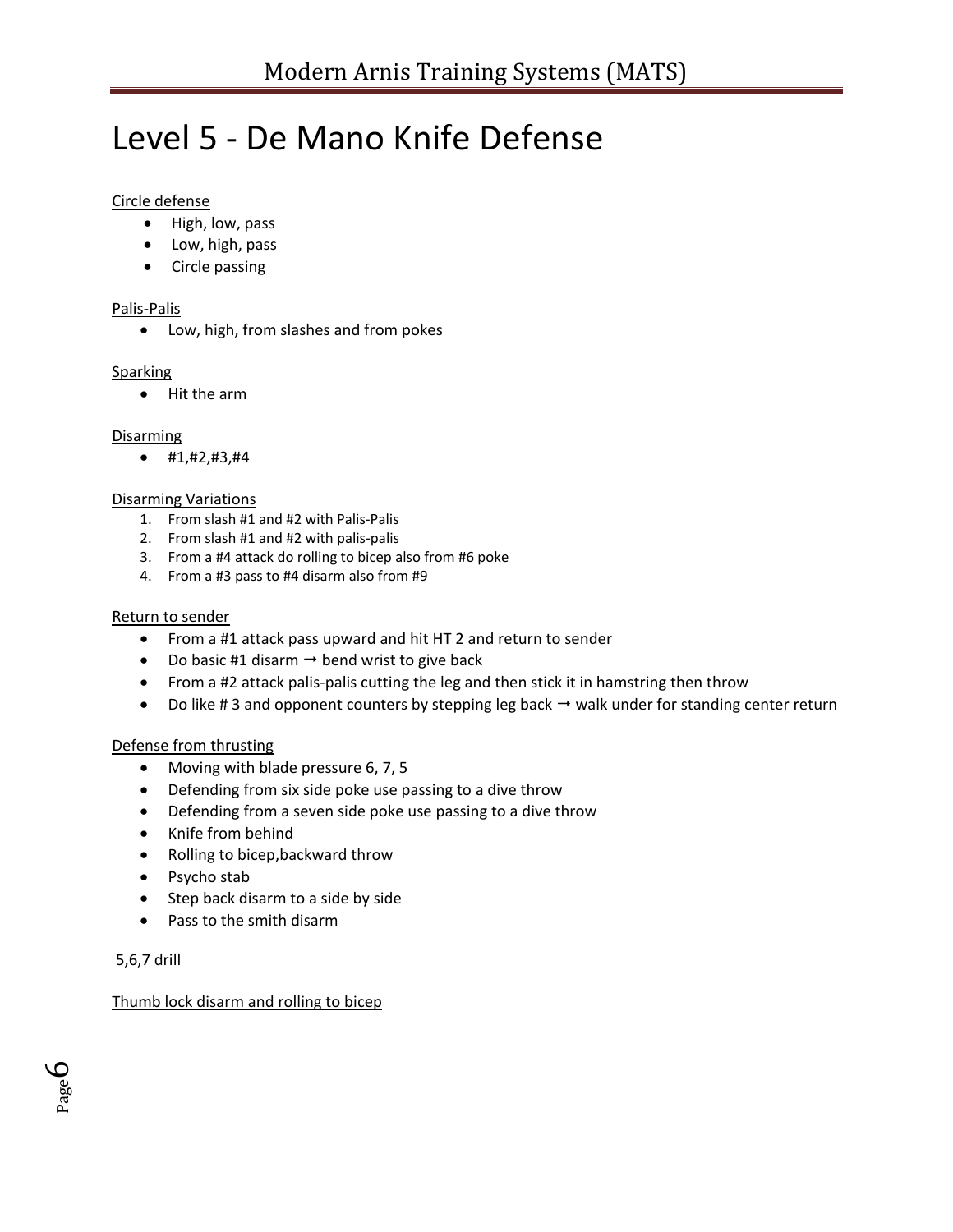# Level 6 – "Thanks for the stick!!"

#### 12 angles of attack

#### 2 step footwork

Trapping Hands vs. 12 angles

Sinawali boxing vs.  $1 + 2$  strikes stepping with weapon side forward

#### Combat disarming

- 1. Trapping hands to knife disarm
- 2. Trapping hands  $\rightarrow$  #2 basic  $\rightarrow$  slap off
- 3. Trapping hands  $\rightarrow$  #3 basic disarm
- 4. Trapping hands  $\rightarrow$  right hand snake disarm  $\rightarrow$  slap off
- 5. Parry left hand  $\rightarrow$  strike LI 5 right  $\rightarrow$  hit li 10 left  $\rightarrow$  switch high low strike
- 6. Trapping hands to an armbar  $\rightarrow$  if they try and grab hand you center lock them
- 7. Brush grab  $\rightarrow$  quick strip disarm by pulling the punyo end. (Second way to do is Aikido throw)
- 8. Palis-Palis  $\rightarrow$  center lock  $\rightarrow$  disarm like #2 finish
- 9. Palis-Palis  $\rightarrow$  ridge hand dive throw  $\rightarrow$  or fever dive throw
- 10. Do like #2 disarm to a mobility throw  $\rightarrow$  step to deltoid tendon finish
- 11. Quick strip disarm  $\rightarrow$  one arm compress elbow
- 12. Trapping hands  $\rightarrow$  hit the leg  $\rightarrow$  disarm on back of leg  $\rightarrow$  over shoulder arm break

#### Flowing disarms 1-to- 1

Page  $\overline{\phantom{a}}$ 

Sinawali Boxing to trapping

- 1. From a #1 attack  $\rightarrow$  bait and trap take them to the floor
- 2. From a #1 attack  $\rightarrow$  do #4 trap
- 3. From a #1 attack  $\rightarrow$  #4 trap  $\rightarrow$  knee press takedown
- 4. From a #2 attack  $\rightarrow$  right side bait  $\rightarrow$  center lock  $\rightarrow$  Professor's "Grab head and strike technique"
- 5. From a #2 attack  $\rightarrow$  cross body bait  $\rightarrow$  trap
- 6. From a #2 attack  $\rightarrow$  cane single lock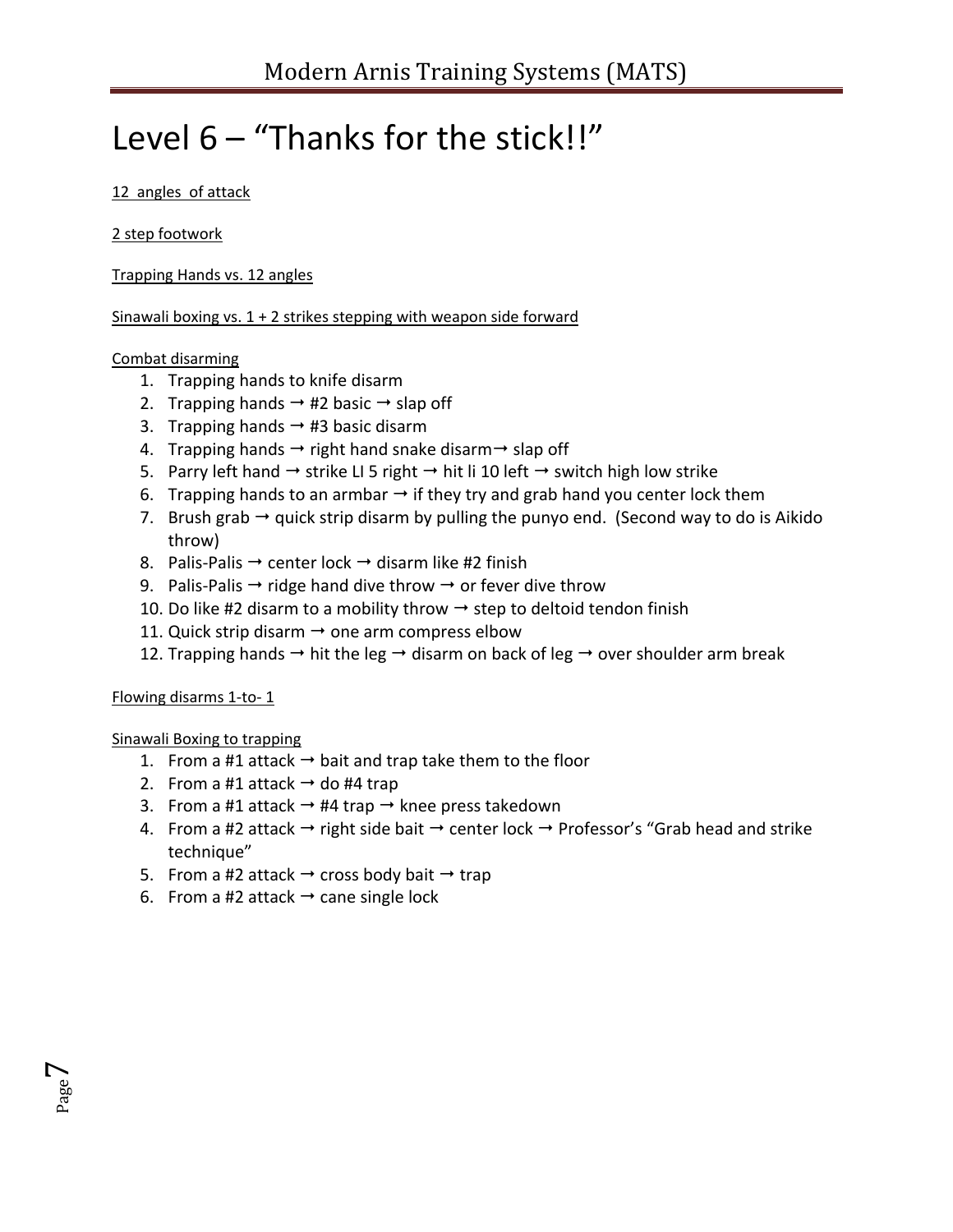# Level 7 - Left Hand Basics

#### Defending the twelve angles

- With cut and slice blocks
- With posting

#### Slap off, pull off

1. All twelve angles

#### Twelve basic disarms with follow ups:

- 1. T t-block, grab opponents punyo flow movement disarm
- 2. Forearm disarm to Magic throw, shin to bicep
- 3. Snake stick disarm like right hand # 3
- 4. T-t block snake and elbow press for the disarm
- 5. Use abanico strike then disarm like #5 empty hand
- 6. Post block and reach under with check hand then pull push disarm
- 7. Like right hand #1 disarm
- 8. Like #4 right hand except you only use check hand to do disarm
- 9. Like #3

Page  $\infty$ 

- 10. Post and hook under like #2 disarm right hand
- 11. Post block and quick strip
- 12. Like #2 or #5

#### Professor's "Pearls" left to right

#1 From sinawali enter from a #1 using umbrella and strike

#2 Use umbrella entry then rolling

#3 Enter , slap off

#4 enter then stick strike break out

#5 enter to rolling then break out with check hand raise up and strike

#6 enter and short trap

#7 Umbrella to chuck technique

#8 enter strike arm, strike leg, go under hit check hand and magic throw #9 blackbelt #9

#10 enter and bait with your check hand. When they grab, you do punyo wrist wrench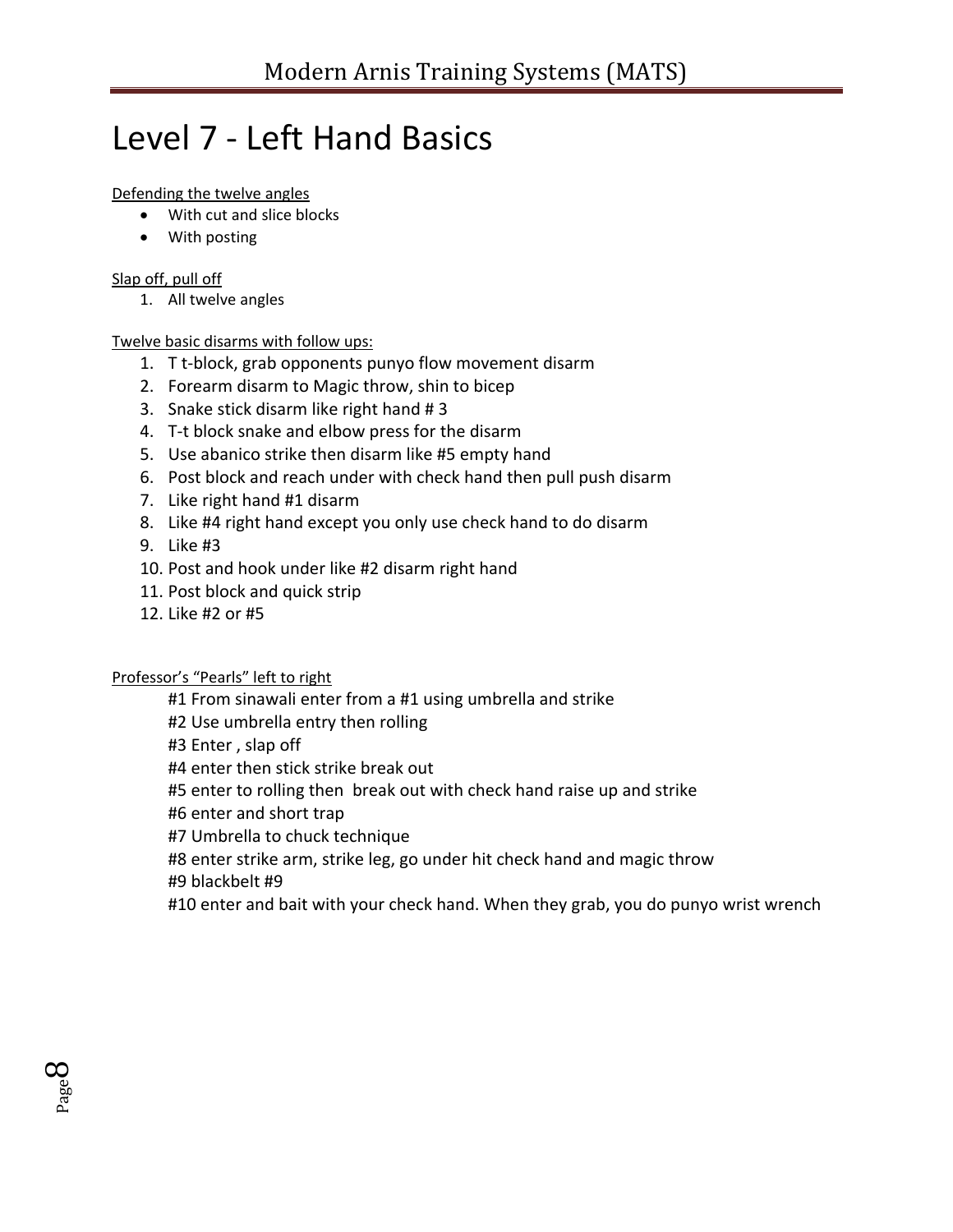# **Level 8 Left Hand Advanced**

## **Tapi –tapi 1<2<5<12 drill**

#1 parry backfist

- #2 parry and outside bait
- #3 passing
- #4 cross body bait to the elbow trap
- #5 do #1 basic then throw a poke when they grab hit lung 5 slam into snaking
- #6 continuous #1
- #7 strike arm strike leg bait with their stick when they grab abanico strike their arm then flow to #2 basic
- #8 starts like 7 but kitchen sink
- #9 use umbrella move hook opponent's elbow and reverse round kick

#10 drop back when opponent punches at you, you strike them with their stick then thrust when they parry you counter with punyo and slapoff

## Snaking

- #1 right side lock, parry uppercut pass, finish with trust
- #2 walking the dog
- #3 double zero parry punch
- #4 parry uppercut kick

#5 from a two side strike check hand until they grab, then use a scissor disarm using tip of your stick then into the snake

## posing

Page  $\sigma$ 

- #1 parry check hand and abinico
- #2 parry and uppercut
- #3 parry with palis-palis
- #4 redonda from pose #5 sword and shield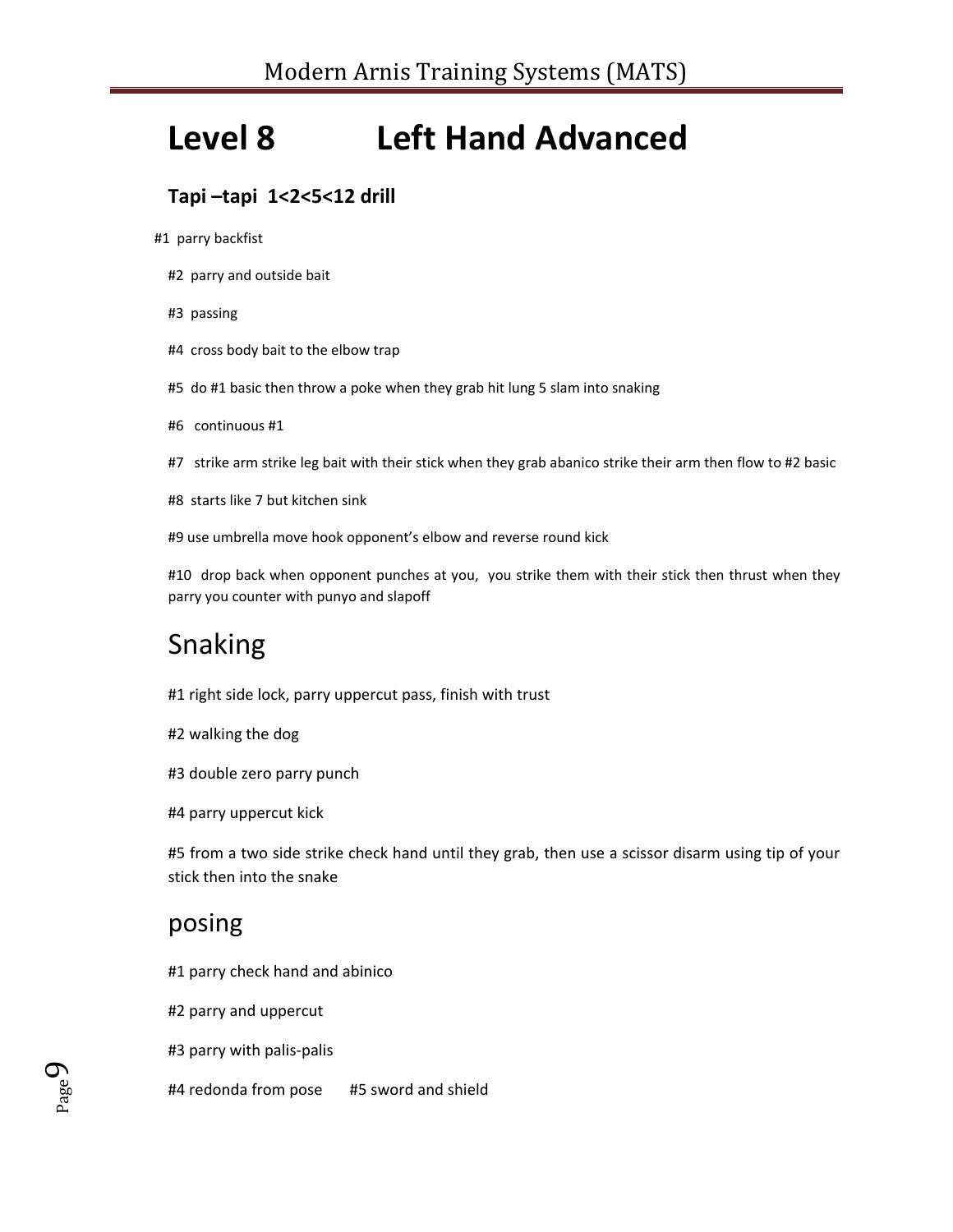# Dumog Basics Filipino Grappling Level 9

## **Finger lock flow drill**

One finger < two finger standing center < two finger come along < two-finger center lock < reverse two finger < backward throw finish

### **Grab release drill**

Cross hand grab pull off release < same side grab chop and pop < pump handle release with back fist < clear < elbow escape back fist < when they block it pull down to cross hand grab drill starts over

#### **Lock flow counter drill**

Center lock < counter with standing center < counter with armpit arm bar and strike < when opponent stops your strike you will do backward throw < counter backward throw with high low technique to arm bar < counter arm bar with body shock < counter body shock by stepping out to center lock drill now continues

#### **Ground lock flow drill**

Step to deltoid tendon < step back to squat to bicep < spin around to lying down arm bar < kick around < roll counter < front leg shin to bicep < armbar finis

## **Lock flow**

From a punch do trapping hand outside < when opponent grabs you center lock < from center lock < thumb come along < backward throw < shoulder lock < spinning head throw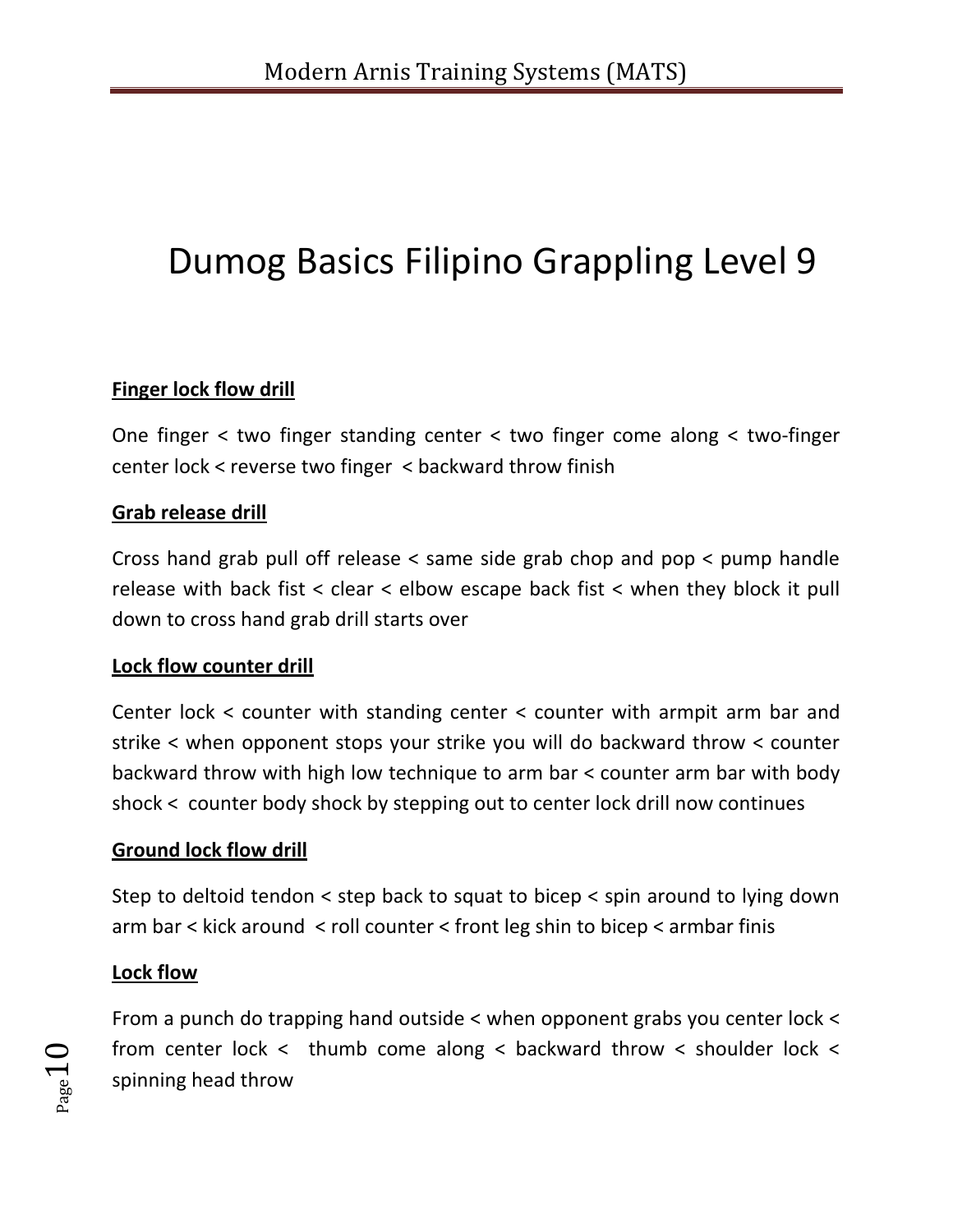# **Advanced right hand level 10**

1 < 2 < 5 < 12 drill

## **bait and strike drill**

strike a #1 < T.T bait punyo strike their check hand < cross body bait hit check hand < poke 5 hit check hand < poke 6 hit check hand < poke 7 hit check hand < punyo 5 and trap

## **Palis – palis flow drill**

Strike 1 T.T then strike a nine < opponent palis –palis that strike and trusts a 5 < abanico the 5 and trust a 7 and T.T < strike a 8< opponent palis-palis and punyo's high < you pass that and punyo then to rolling to a break out

## **Five trap lock flow**

Center lock < cross body trap < uppercut trap < punyo forearm trap < stick hit trap

## **Flow #1**

six side center to professor hit < clear < trust 7 T.T < clear over and punyo trap < punyo pump it off trust a 7 to  $T$ . T < do the under trap < break out feed six side to deep feed

## **Flow #2**

From a six side bait strike body < reverse single lock gb20 hit < pull to a 7 side trap < pump the trap thrust a 7 < T.T then trust for a stick tip trap breakout < strike a one t-t without pulling back trust a 7 <opponent bck < you t-t do outside bait to the side by side counter move

## Flow #3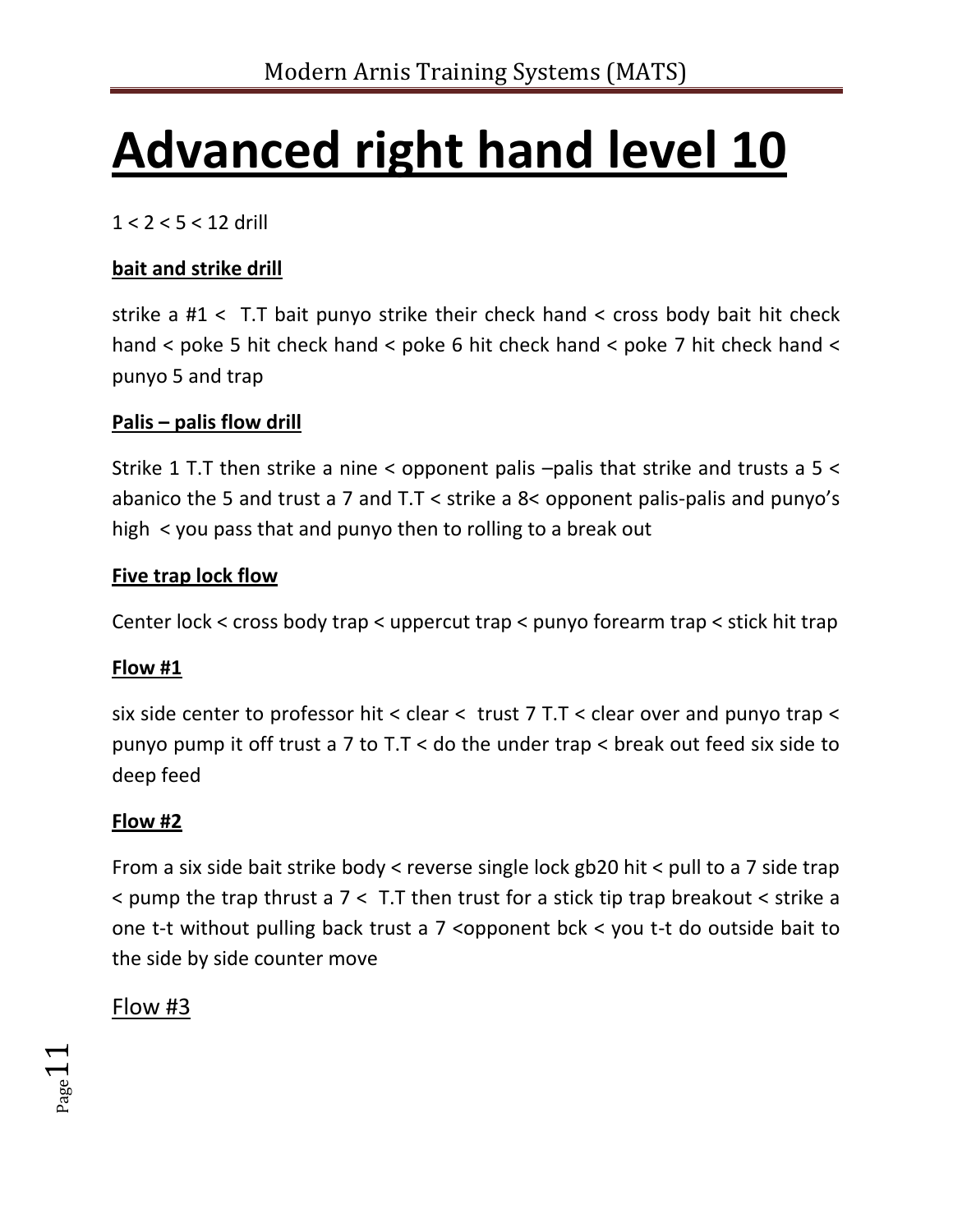# Level 11 – SINGLE SINAWALI FLOW

Single to double

- 1. Block, check, counter
- 2. Right hand sweep stroke > low break out
- 3. Left hand sweep stroke > left hand snake > kata breakout
- 4. Right hand to double stop > to center lock > pump > and they punyo you and then you break out
- 5. Left hand to single stick stop > left hand snake > body slice > they punyo you and then back to basic
- 6. Right hand to single stick stop > sweep stroke > abanico corto snake > short trap
- 7. Left hand double stick stop > right hand pulls, left hand baits (like left hand #2) > pump handle release > strike with left > back to basic
- 8. Right hand double stop > right hand snake > kata breakout
- 9. Right hand sweep stroke > right hand high bait > opponent counters with punyo> left hand sweep stroke then back to basic
- 10. Left hand sweep stroke entry to a snake > bait and lock > release and uppercut t> Passover armbar to basic

## **Double vs Double**

- 1. Basic poking drill
- 2. Bait > strike > pass
- 3. Bait > strike > crossada
- 4. Bait > strike > snake > drawl out > back to basic
- 5. Basic poke > then redonda > then back to basic
- 6. Same as five but counter redonda with strike and pass #2
- 7. Bait left  $>$  strike right  $>$  then middle strike
- 8. Bait > strike > right hand armbar > when they counter > you use your punyo like big armbar drill and break out
- 9. Bait > strike > snake left > body slice > hook and punyo > sweep stroke to armbar > counter and out
- 10. Same side snake > same side tip in to double stick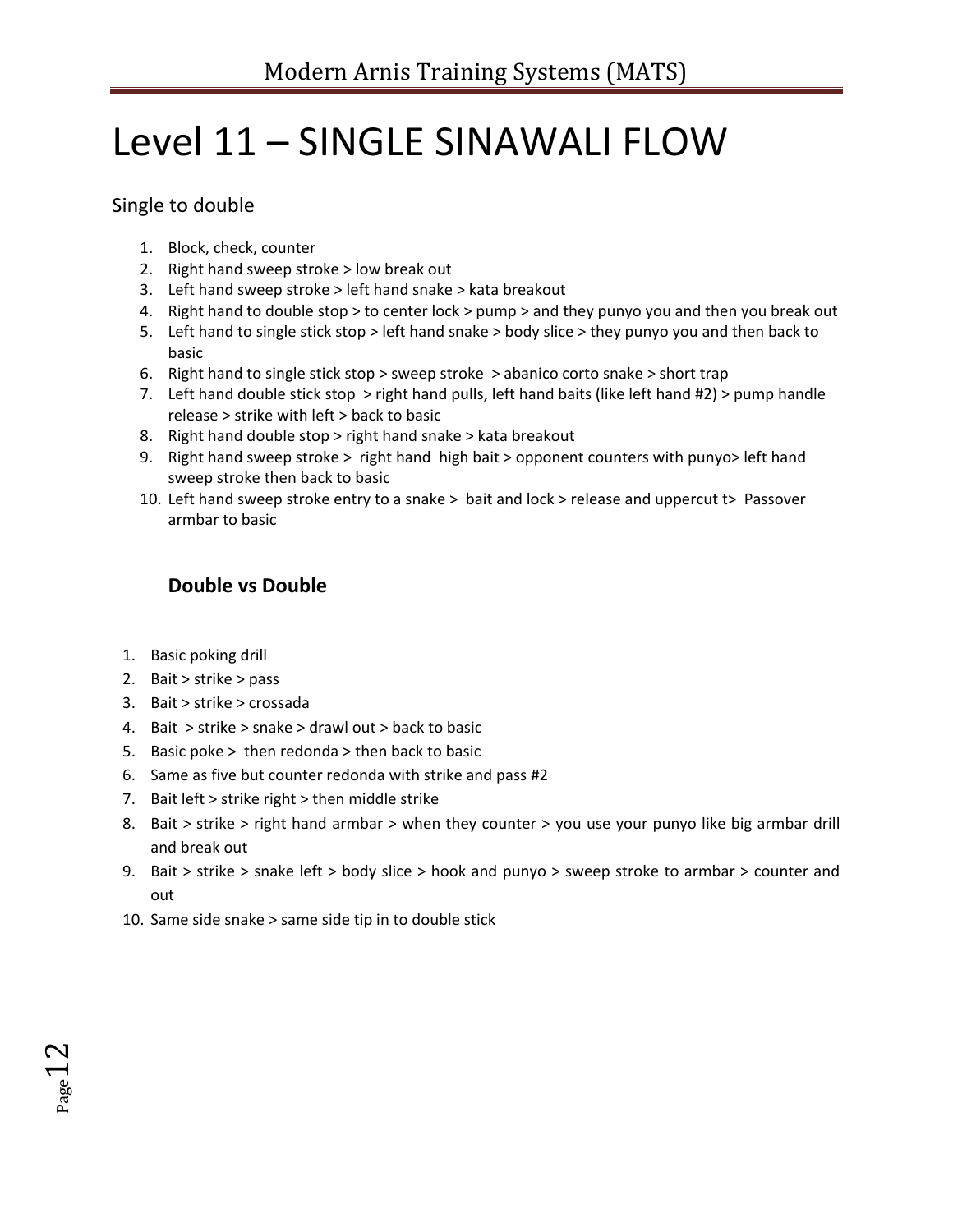# Level 12 Reverse Sinawali Boxing

## Entry #1

#1 double arm shock

#2 lawnmower pull takedown

#3 Multiple hits to armbar

#4 double trap hanging armbar throw

#5 lung 5 hit to either s5 gb20 or opposite site forearm strike to gb20

#6 knee press takedown bladder boston crab

## Entry #2

#1 forearm throw

#2 shoulder lock

#3 stealing chi dive throw

#4 the opponent counters you by pushing down you uppercut, you center lock

#5 same but your counter is one arm standing center lock

#6 same but one hand standing center to reverse mobility throw

#7 same but its trapped compress elbow

# Entry #3

#1 your to attack the arm you catch then use one of the three metods

- A. DROP TO THE FLOOR WITH THE ARMBAR
- B. BRING IT BACK FOR CENTER LOCK
- C. USE THE FINGERS

#2 STRAIT TO AN ARMBAR

#3 OVER THE SHOULDER ARM BREAK'

#4 SAME AS #3 BUT USE AIKIDO THROW FOR FININSH

#5 SAME AS 4 BUT ELBOW BODY THROW #6 hand in face finger locks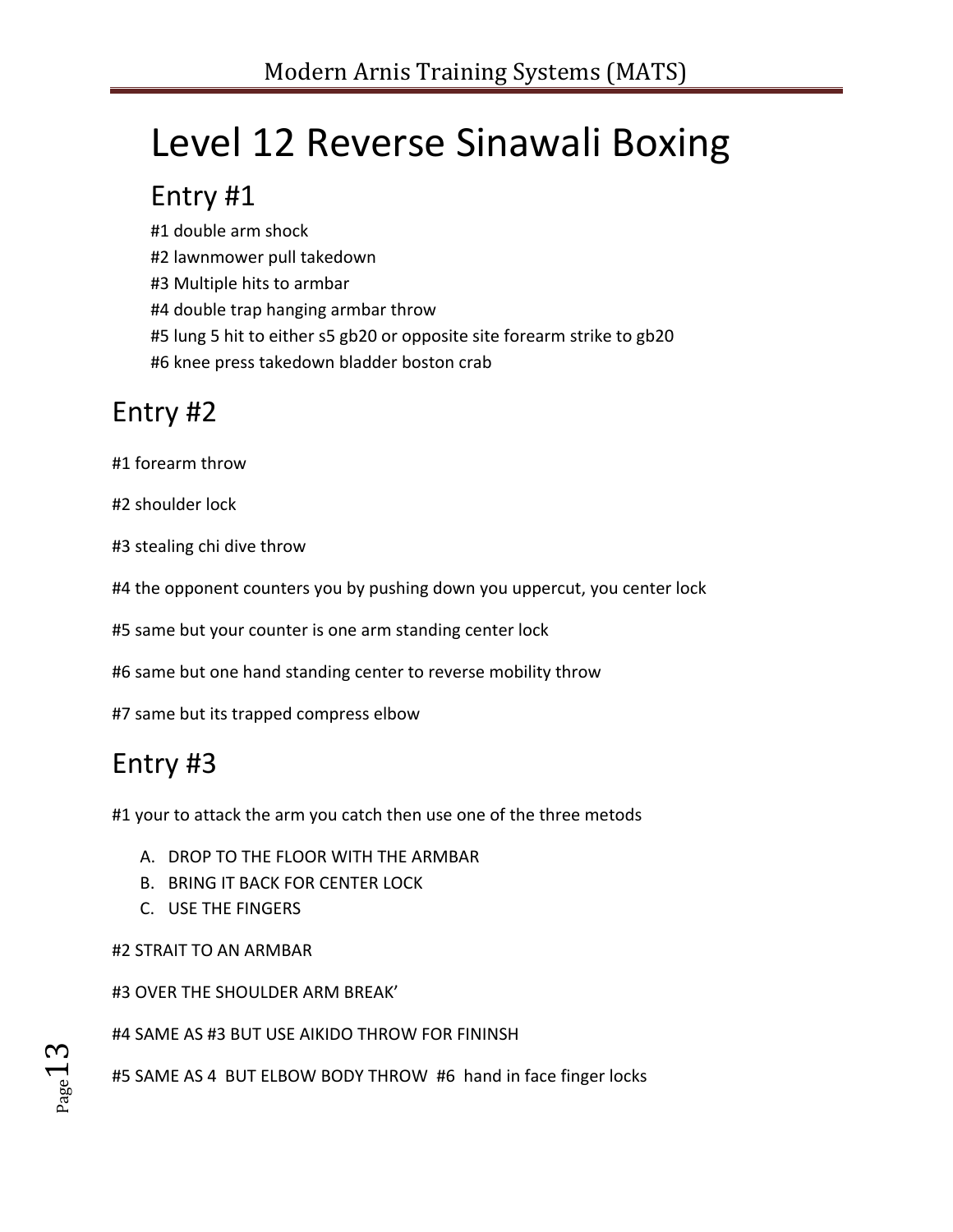# Level 13 Switching hands

- 1. Switching from single sinawali
- 2. Switch from right hand to left from sweep stroke entry then back to right hand with left hand sweep stroke
- 3. From single sinawali do left hand entry with left hand sweep stroke then pass back to right
- 4. from six side TT right hand snake bait left hand to S5 then trap and switch
- 5. From the #4 ending use #1 advanced entry then to short trap fold down your stick to right hand and switch
- 6. From a 7 side TT right hand trust up and in when they grab do the rolling stick tip trap switch to left
- 7. From left hand 7 trust then TT snake to punyo snake trap like #2 disarm and bait with right hand strike to S5 when they grab, abinico like walking the dog move but then double hand strike to right hand give.
- 8. From end of seven pump right hand free with abinico strike then tread the needle to Passover, switch during the Passover
- 9. Then back to left hand snake to walking the dog.

 $P_{\text{age}}14$ 

- I. When someone trys to right to right snake you counter by waiting for them to try to tip up then stiffen and switch to left hand as you do grab their stick hand.
- II. When someone is driving r-r and they side side TT you. You can switch to your left but must be very quick.
- III. From someone doing a r-r forarm disarm to you, you can counter with a switch
- IV. From a number eleven disarm right to right you can counter with a switch.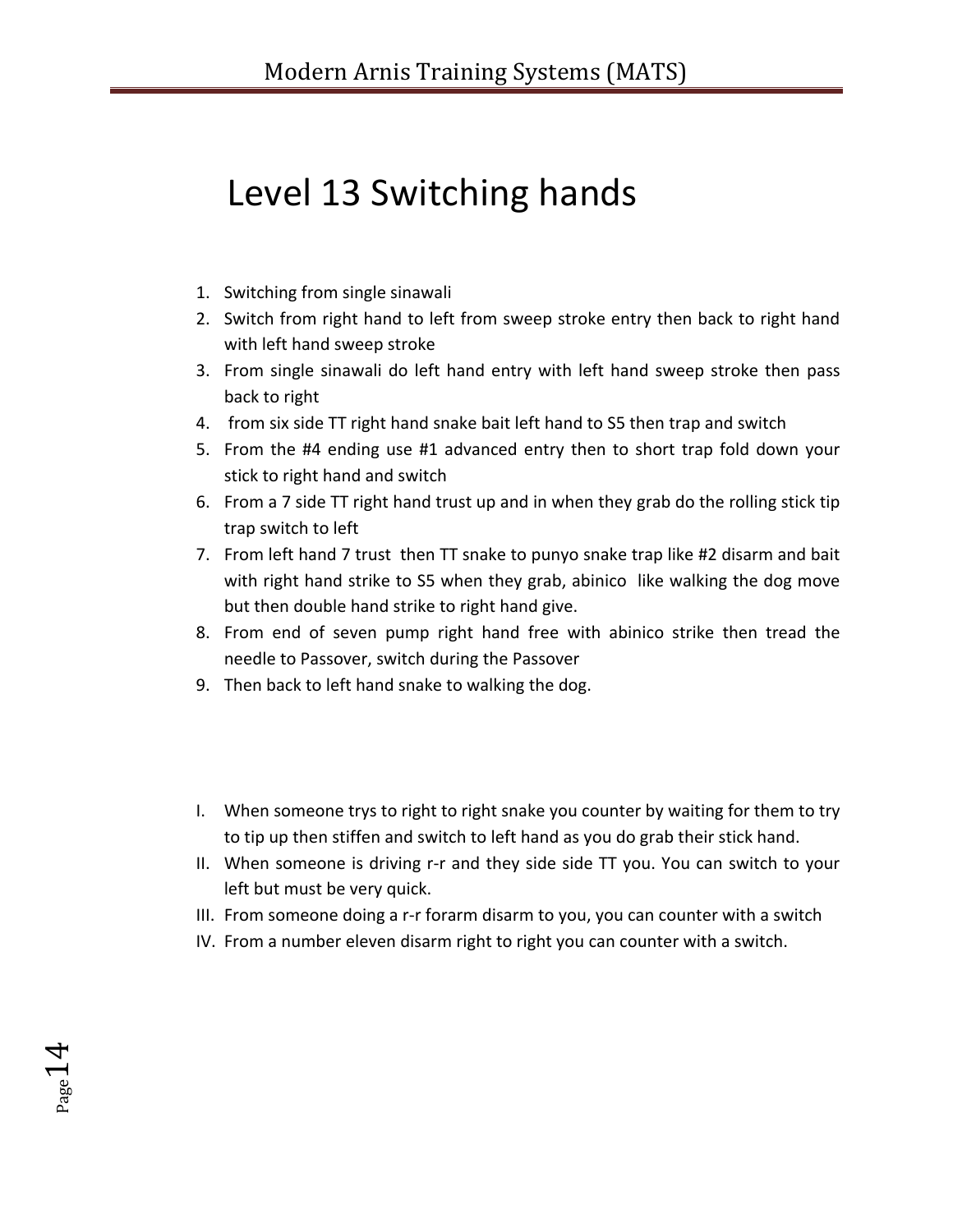# Defensive walking cane for Seniors

## exercises

| #1 rowing the boat                                                        |
|---------------------------------------------------------------------------|
| #2 backward rowing                                                        |
| #3 the pull and push sideways striking                                    |
| #4 forward press                                                          |
| #5 figure 8                                                               |
| #6 reverse figure 8                                                       |
| #7 trusting                                                               |
|                                                                           |
| fighting techniques                                                       |
| #! Inside forearm bump, outside forearm bump                              |
| #2 backward roll bump                                                     |
| #3 use pull push striking from a two handed grab                          |
| #4 use forearm bump to neck forward press                                 |
| #5 use rowing to defend against a punch then figure 8 striking for finish |
| #6 use a row to defend the double punch then attack with reverse fig 8    |
| #7 forearm bump and trust move                                            |
| #8 parry with check hand and trust                                        |
| #9 forearm bump to standing center lock                                   |
| #10 cane grab to center lock                                              |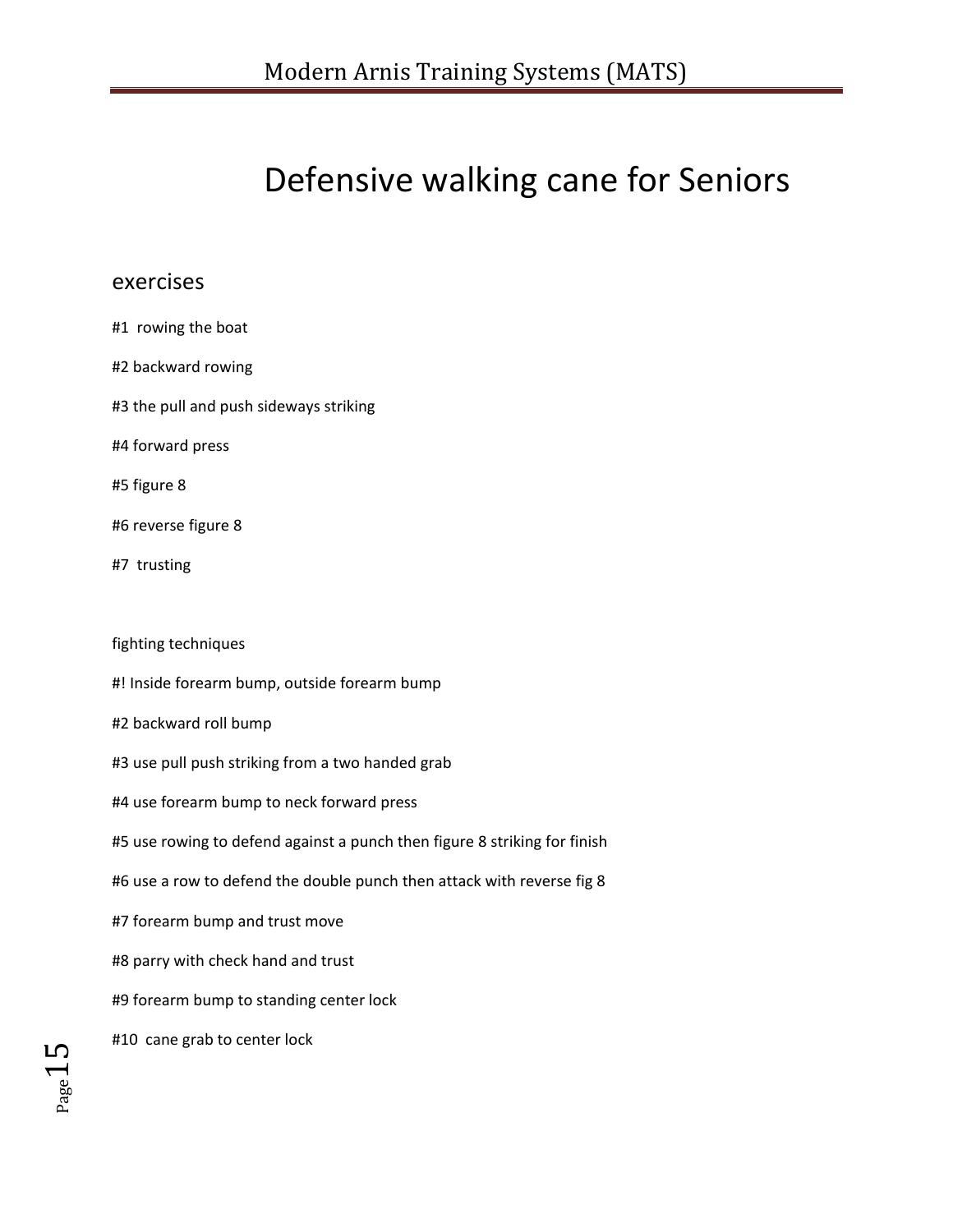# DEFENSIVE WALKING CANE#1

Samurai , low ready, Arnisador

## Cane grabs

#1 inside forearm bump to trusting

- #2 outside forearm bump to trust
- #3 cane grab to standing center lock
- #4 cane grab to center lock
- #5 one handed grab to reverse single lock
- #6 cane release to cane takedown
- #7 pull-push from double hand grab
- #8 from the samurai position opponent grabs tip of your cane
- #9 from Arnisador position opponent grabs stick tip you either uppercut or abinico stike

## Defenses from a punch or kicks

- #1 samurai style parry hits
- a parry strike inside and outside
- b parrying kicks from Samurai style
- C slanting style defense
- #2 low ready parry hits
- A outside, inside parry from double punches
- B defenses for kicks, front kick , round kick, side kick
- #3 Arnisador style parry hits
- A Parrying with check hand and hit
- B parrying with stick hand B.H.S
- C parrying the three major kicks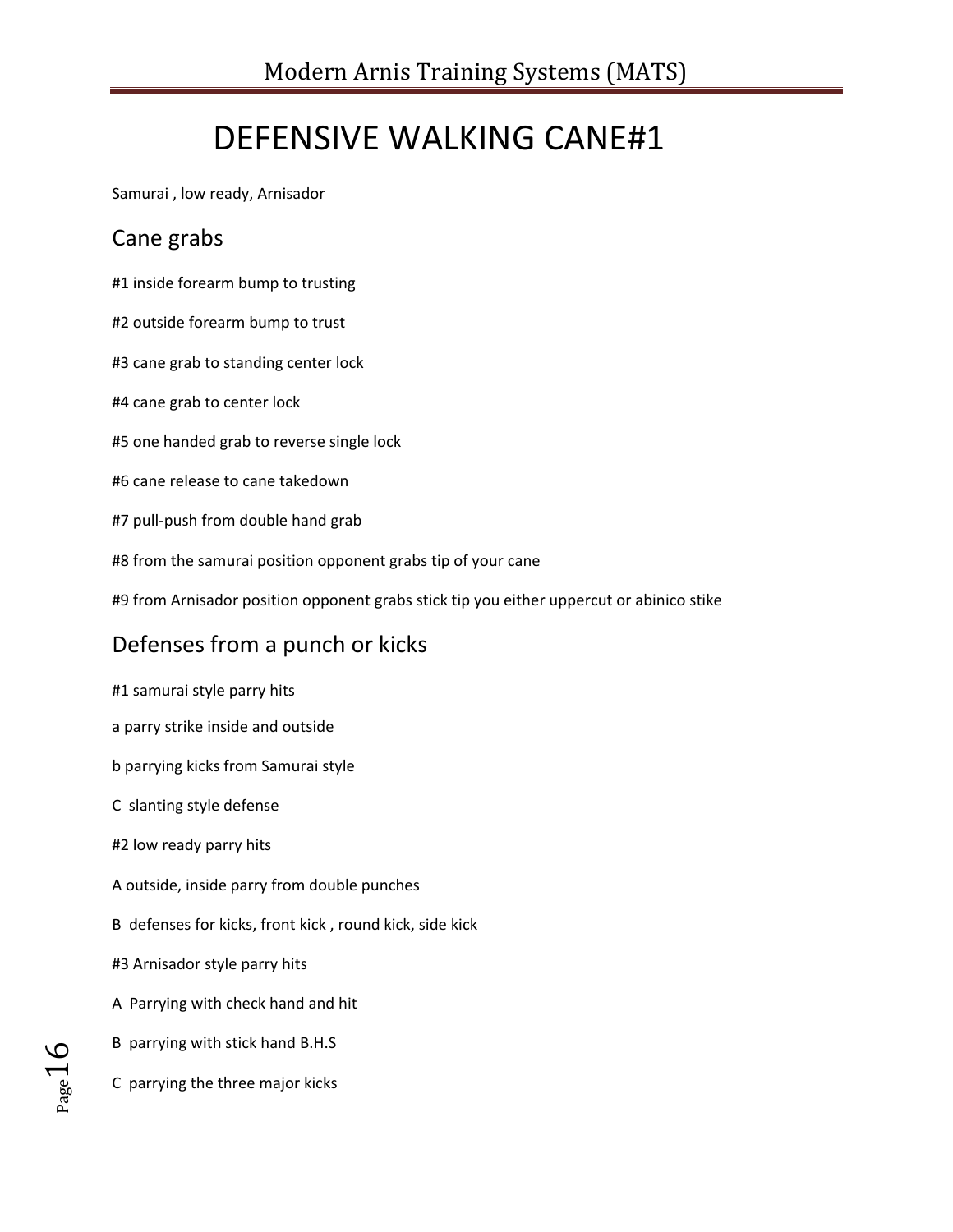# Defensive Walking cane #1

## Knife defenses

- #1 from low ready parry inside and outside
- #2 from low ready slashing defense
- #3 from samurai style striking the knife hand
- #4 from Arnisador style striking with stick
- #5 from Arnisador style using check hand to set up stick strikes
- #6 from Arnisador style using brush grab strike style